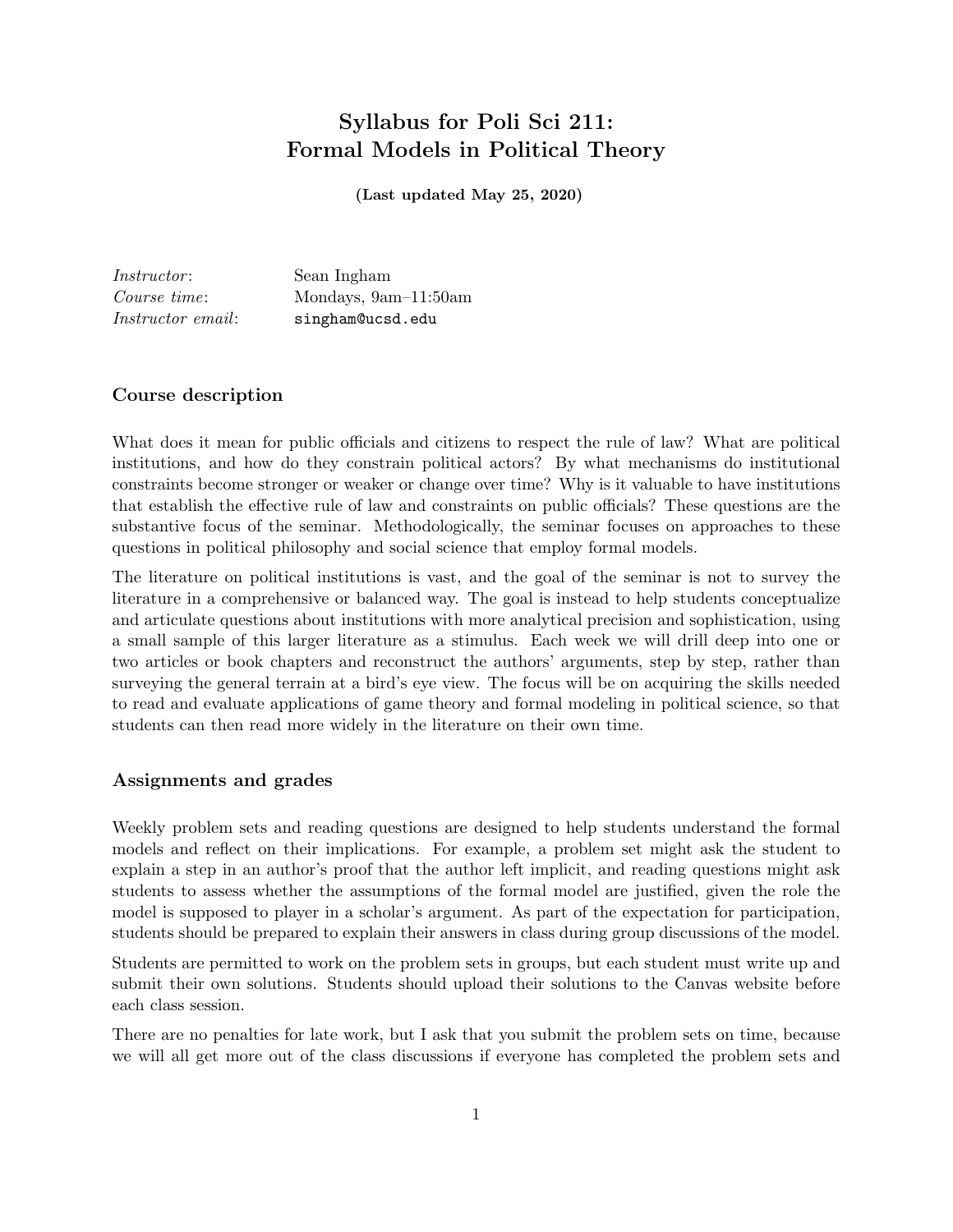readings on time. Students can submit revised versions of their problem sets at any point in the quarter, so it is better to submit an incomplete problem set than none at all.

The grade will be the average of students' grades on the problem sets and participation.

### Teaching and learning during a pandemic

The university has adopted special grading policies for the Spring 2020 quarter due to the pandemic. You have the option of taking the seminar for a Satisfactory/Unsatisfactory grade, and you can switch from the letter grade option to this alternative at any point before the end of week 10, per the special university policy adopted for the Spring 2020 quarter. If you are considering this option, or unsure, please seek my advice.

For more information, see here: https://senate.ucsd.edu/COVID-19-Academic-Senate-Updates.

If at any point during the quarter you feel you are not able to meet the course expectations due to the pandemic, please discuss your situation with me so that we can make accommodations.

#### **Prerequisites**

Students will be assumed to have already completed either a graduate-level or advanced undergraduatelevel introduction to game theory at the level of Martin Osborne's An Introduction to Game Theory or Steven Tadelis's Game Theory: An Introduction. If one lacks this background one should consult with the instructor before enrolling in the seminar and should be prepared to fill in the gaps in one's understanding with additional study. We will devote the first session to a review of some game-theoretic concepts.

#### Weekly Reading schedule

We will alternate between two kinds of questions: questions about how best to understand concepts like institution, convention, social norm, popular control, and the rule of law, and questions about the mechanisms by which institutions constrain political actors, the mechanisms by which they change over time, how they break down and fail, and so on. We will consider how answers to the first set of questions bear on the second.

W1 March 30. Introduction to the themes of the course; game theory refresher/primer

- Optional: Avner Greif and Christopher Kingston. 2011. "Institutions: Rules or Equilibria?" In Political Economy of Institutions, Democracy and Voting. Eds. N. Schofield and G. Gaballero. Springer.
- Optional: Steven Tadelis, *Game Theory: An Introduction*. Chapters 10, 11, especially 11.1–11.3.

W<sub>2</sub> April 6. Social choice theory and the "new institutionalism"<sup>1</sup>

<sup>&</sup>lt;sup>1</sup>It's not so new anymore.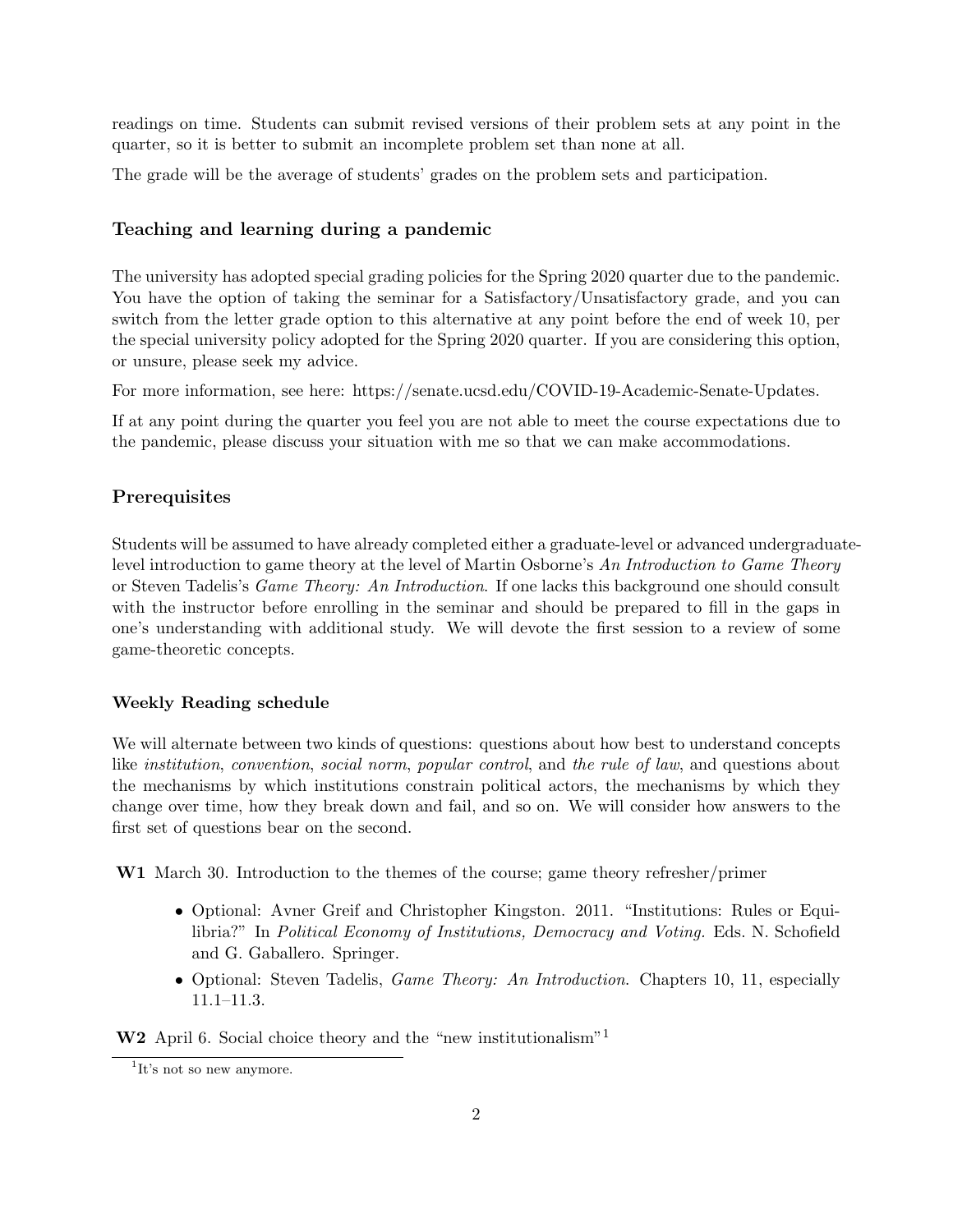- David Baron and John Ferejohn. 1989. "Bargaining in Legislatures." American Political Science Review 83(4): 1181–1206.
- Kenneth Shepsle. 1989. "Studying institutions: some lessons from the rational choice approach." Journal of Theoretical Politics 1(2): 131–147.
- Sean Ingham. 2019. Rule by Multiple Majorities. Cambridge University Press. Chapters 2, 3.

W3 April 13. Constitutions and mass resistance to abuses of power

- Thomas Hobbes, *Leviathan*, Chapters 17–19, 21.
- Locke, *Second Treatise*, §§169–176, 220–226.
- Barry Weingast. 1997. "The Political Foundations of Democracy and the Rule of Law." American Political Science Review 91(2): 245–263.
- W4 April 20. Democratic institutions and mass resistance
	- James Fearon. 2011. "Self-Enforcing Democracy." Quarterly Journal of Economics 126: 1661–1708.
	- Optional: Philip Pettit. 2012. On the People's Terms: A Republican Theory and Model of Democracy. Cambridge University Press. Introduction, §4 of ch. 4.

W5 April 27. What are institutions?

- Francesco Guala. 2016. Understanding Institutions: The Philosophy and Science of Living Together. Princeton University Press. Chapters 1, 2, and 4.
- Drew Fudenberg and Jean Tirole. 1990. Game Theory. MIT Press. §2.2, pp. 53-57 on correlated equilibria.

W6 May 4. The rule of law

- Frank Lovett. 2016. A Republic of Law. Cambridge University Press. Chapters 2 and 3.
- Frank Lovett. Forthcoming. "A Republican Argument for the Rule of Law." Critical Review of International Social and Political Philosophy.
- Optional: Gillian Hadfield and Barry Weingast. 2012. "What is law? A coordination model of the characteristics of legal order." Journal of Legal Analysis 4(2):471-514.

W7 May 11. Social norms and coordinated punishment

- Robert Aumann. 1976. "Agreeing to Disagree." The Annals of Statistics 4(6): 1236– 1239.
- Optional: Dalkiran et. al. 2012. "Common knowledge and state-dependent equilibria." In International Symposium on Algorithmic Game Theory, pp. 84–95. Springer.

W8 May 18. Common knowledge and cultural practices